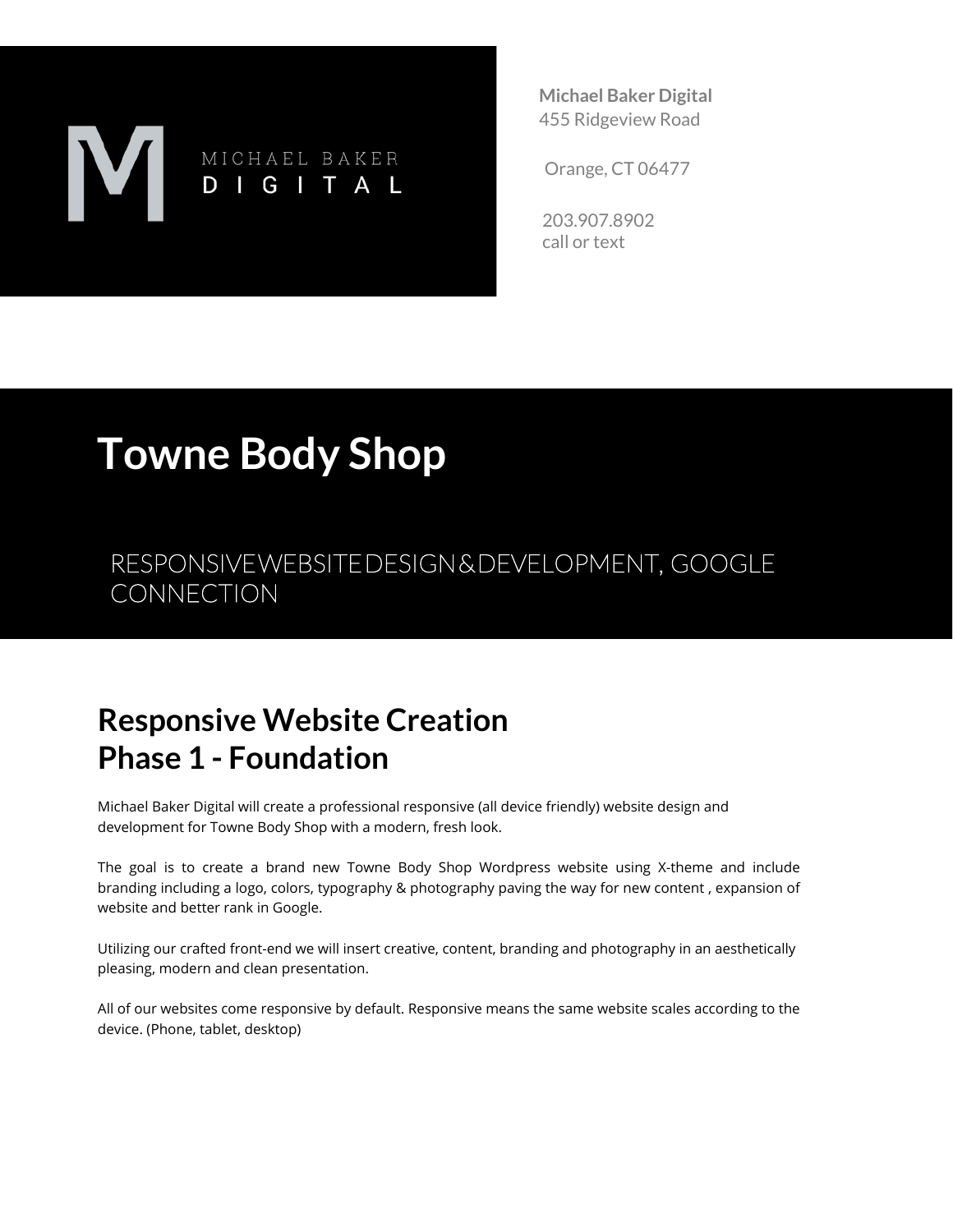#### **Framework/ Wordpress Theme:**

The framework we use, X-Theme, is a lightweight and fully customizable front end system that instantly creates a visually appealing, modern website design without having to endure a lengthy web design process.

You can view examples of our "framework" in action here so it's flexibility can be illustrated:

#### [https://www.michaelbakerdigital.com/case-stud](https://www.michaelbakerdigital.com/case-studies/)ies/

#### **Content:**

Logo, photography and copy to be provided by Towne Body Shop. Other images, before/after for portfolio, about/history, service listing and / or description of services, "process" and full contact information. We will include use of relevant, high quality stock photography.

#### **Establishment of Google Account**

We will establish a single Google account to house Google Local Listing (maps), Analytics (stats), Google Search Console (XML Sitemaps) and possibly in the future AdWords, Youtube. We will attach the new website and validate both Google Local and XML Sitemaps for local SEO

#### **Hosting:**

We encourage our clients to use Wordpress specific hosting. This can be obtained for \$200 per year via Godaddy. The best scenario is when you use Godaddy to register your domain, you add Wordpress managed hosting to the account. We will establish this Godaddy account for you and get your domain name into the account from its previous registrar.

#### **PROJECT COST**

The final price for Towne Body Shop responsive website creation and development is estimated at **\$4,500**

| TASK                                                                          | HOURS            | COST    |
|-------------------------------------------------------------------------------|------------------|---------|
| Planning, Initial Creative, Account Acquisition (Consulting, Images, Sitemap) | 6                | \$750   |
| Creative Direction / Project Management                                       | 5                | \$625   |
| Acquire domain name and set up Godaddy account (Domain name, Hosting)         | 3                | \$375   |
| Website Development Front-End (Plugin Configuration, SEO                      | $\overline{4}$   | \$500   |
| Website Development Back-End (Wordpress / Framework Configurtation)           | Flat Rate        | \$1,500 |
| Establish and Connect Google Account (Local listing, SEO)                     | <b>Flat Rate</b> | \$750   |
| Design & Development Hourly Rate                                              | Flat Rate        | \$125hr |